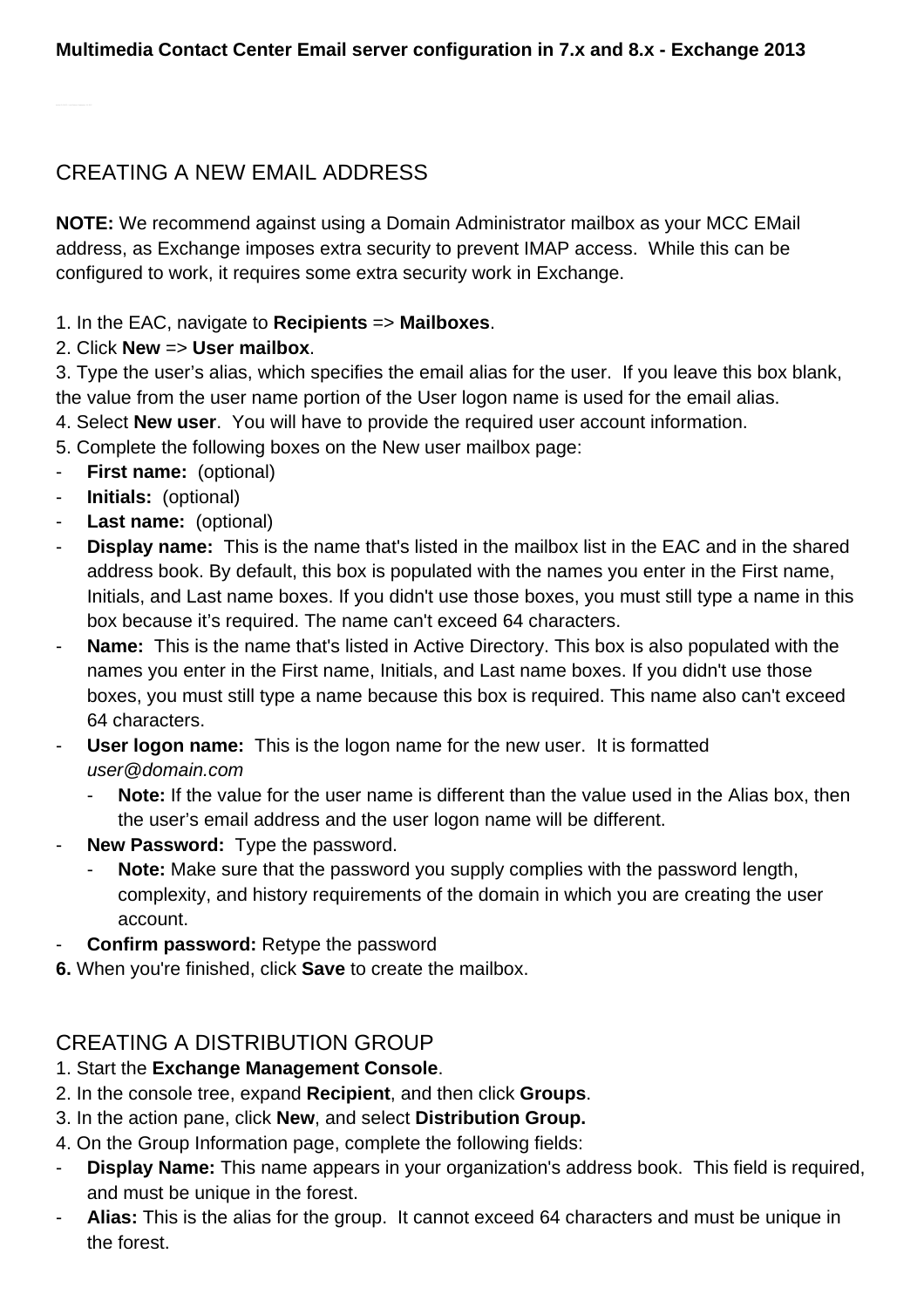- **Description:** This is the description of the group as it will appear in the address book.
- **Organizational unit:** By default, the New Distribution Group wizard displays the Users container in the Active Directory directory service. To change the default organizational unit (OU), click **Browse**, and then select the OU you want.
- **Owners:** The person creating the group will be added by default. All other owners can be added by clicking the **Add** button.
- **Members:** Add members to this distribution group.

5. Click **Finish**.

**NOTE:** By default, Distribution Groups are configured to require authentication. If you configure your SMTP server to not require authentication, you must also ensure that your Distribution Groups are not configured to require authentication.

### SETTING SEND AS PERMISSIONS

Exchange does not use the concept of Aliases when configured to work with version 7.0. Instead it uses distribution groups.

The following steps are needed to create the mailbox and distribution lists for the Queues in Exchange

- 1. In the **EAC**, go to **Recipients** => **Groups**.
- 2. Select the group you wish to edit, then click **Edit**.
- 3. Go to the Group Properties page, and click **Group Delegation**.
- 4. Click **Add** next to **Send As**, and add the necessary users.
- 5. Click **OK**.
- 6. Click **Save**.

Repeat this process for each queue.

### **IMAP AND SMTP SETTINGS**